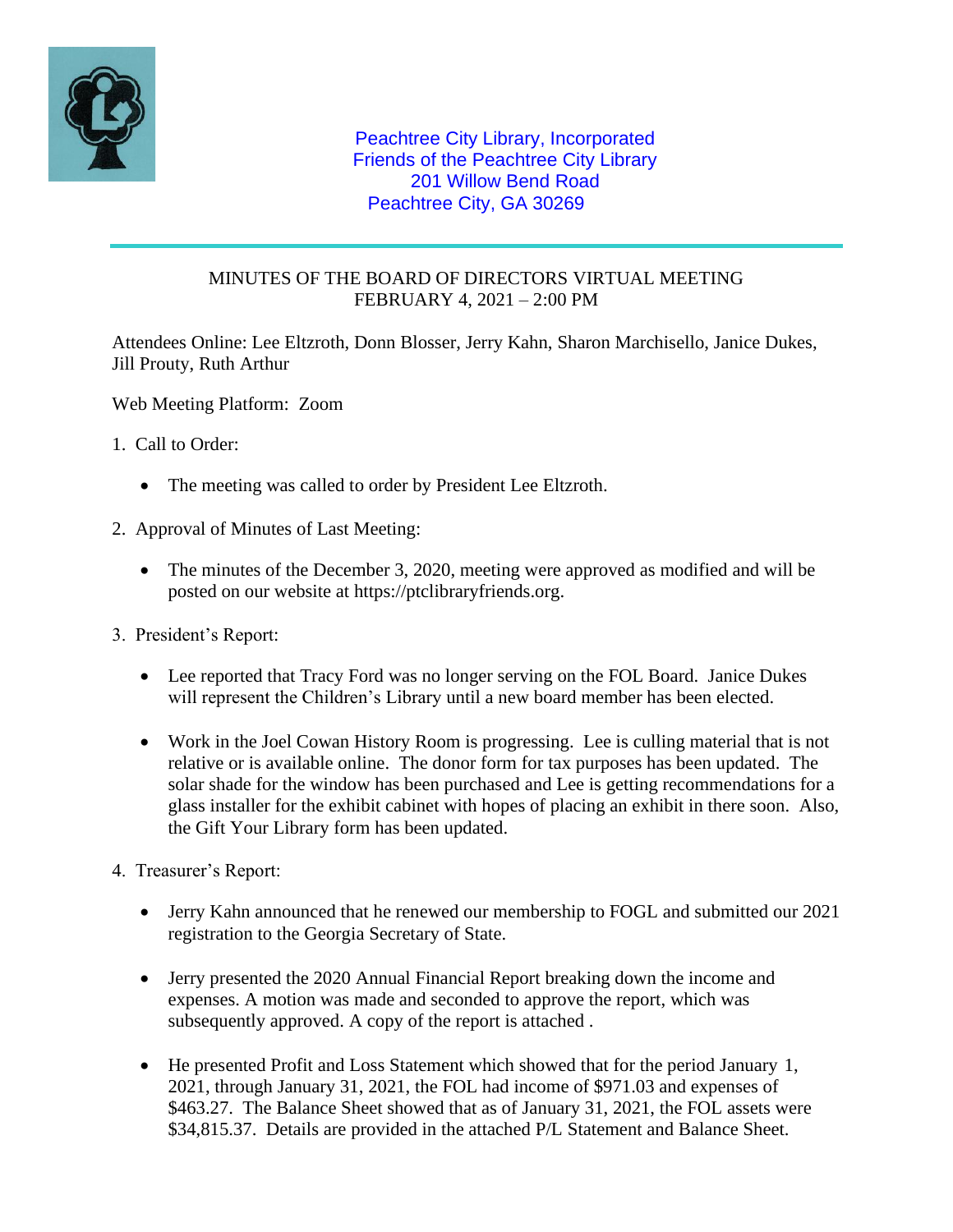- As of January 31, 2021, there was \$34,815.37 in the FOL checking account at Ameris Bank.
- Jerry also presented a draft the 2021 Budget with 2020 actual costs. Input is needed in all areas, especially for the Arts Initiative. Jerry and Lee will work together to prioritize the Joel Cowan History Room needs. Sharon Marchisello mentioned Community Foundation for Greater Atlanta which has donor funds to distribute. Jerry asked Sharon to send a link to him. Jerry also asked for suggestions for a volunteer appreciation event.
- 5. Secretary's Report:
	- Ruth Arthur reported on the status of the Conflict of Interest forms needed from all Board members. Only one remains outstanding, for which a reminder will be sent.
	- Ruth stated that the renewal letter to members was sent out January 7, 2021, which resulted in 15 additional renewals. She stated that it seemed more effective to send the request in January of the current year rather than December of the previous year.
	- Membership stands at 93 including 9 Sustaining members and 1 Patron membership.
	- Ruth attended the FOGL January 29, 2021, virtual meeting and reported that the Board set February 12, 2021, at 10:00 a.m. as the date for the next Zoom Coffee Chat for all members of FOGL. The topic will be "Making Money During a Pandemic." An update on the 2021 Author Grant and Friends Awards scheduled for this meeting was moved to the next meeting as the person in charge could not attend the January meeting.
- 6. Children's Library Report:
	- Janice Dukes reported that many new books have been procured; it was a great opportunity to receive so many at one time. She ordered non-fiction which have been very popular. Janice is working on the summer reading program. It will be low key, but she plans to hire two performers. There are also plans to have weekly craft pickups during the summer.
	- Janice shared that a long-time volunteer, Ms. Anne Wallace, passed away last week. She will be greatly missed. Anne taught homeschool storytelling and planned all the storytelling events in the past. It is a great loss to the library.
- 7. Art Initiative Report:
	- Lee reported for Rebecca Watts. The Arts Initiative has the March/April featured artists lined up with a spring flowers theme. The artists are Brenda Sumpter and Steven Stinchcomb, both well-respected in the region.
	- Ramsey Sibaja's and Michael Sawecki's works remain on display through the end of February as the Art Initiative's featured artists.